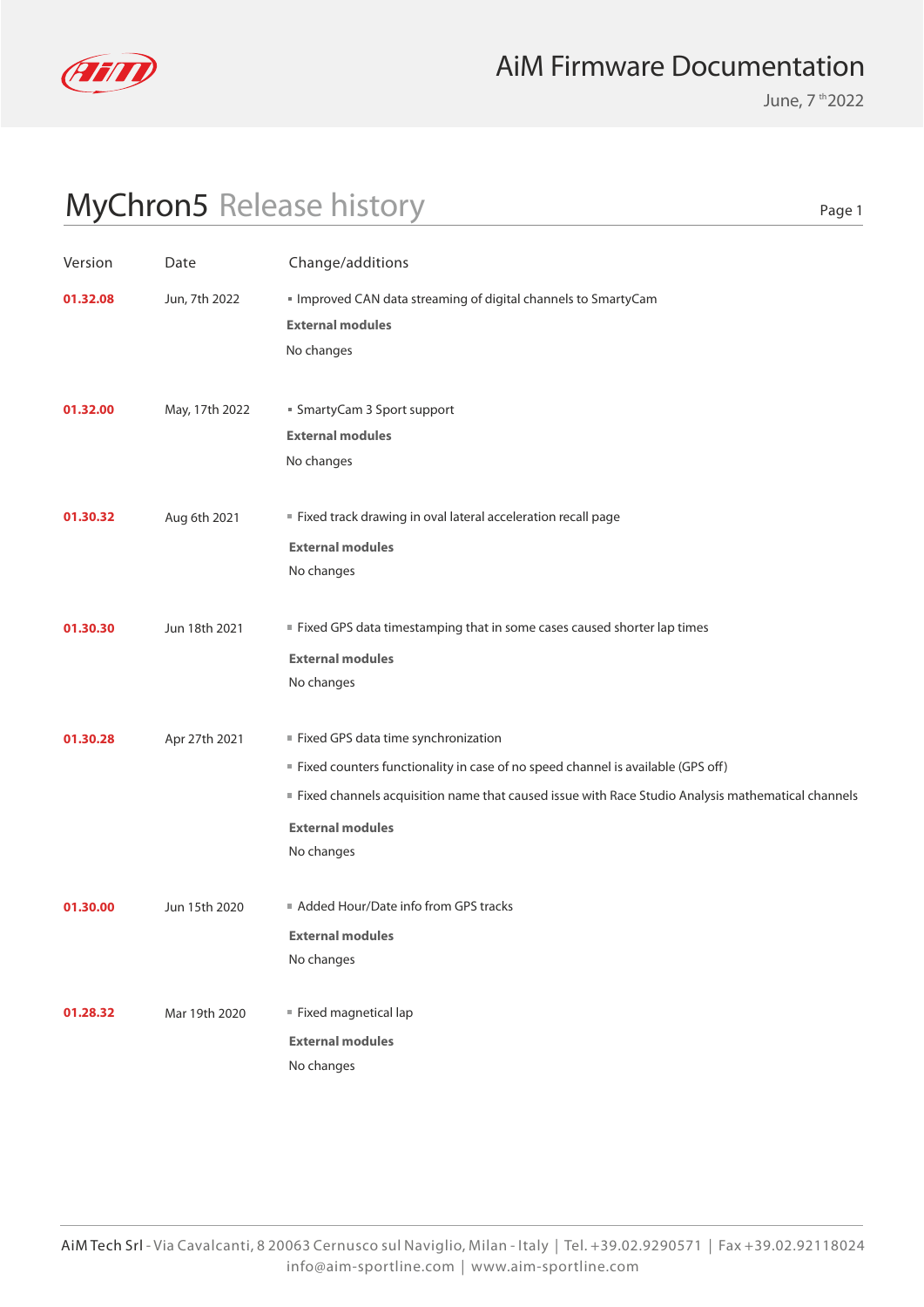

June, 7 th 2022

# MyChron5 Release history

Page 2

| Version  | Date          | Change/additions                                                                                                    |
|----------|---------------|---------------------------------------------------------------------------------------------------------------------|
| 01.28.31 | Mar 18th 2020 | Improved synchronization between local and GPS data                                                                 |
|          |               | Added possibility to revert the sign of Steering calibration when the sensor is configured<br>for Mychron Expansion |
|          |               | Added missing brake pressure sensors in supported sensors list for Mychron Expansion                                |
|          |               | ■ Fixed GPS data sent to SMC (before sent @1Hz, now @10 Hz)                                                         |
|          |               | Improved track rendering                                                                                            |
|          |               | <b>External modules</b>                                                                                             |
|          |               | No changes                                                                                                          |
|          |               |                                                                                                                     |
| 01.28.08 | Jul 5th 2019  | " Fixed firmup to have the same firmware version in Oval and Road Mode                                              |
|          |               | <b>External modules</b>                                                                                             |
|          |               | No changes                                                                                                          |
| 01.28.06 | Jun 12th 2019 | Improved visualization of the temperature channels in custom pages                                                  |
|          |               | <b>External modules</b>                                                                                             |
|          |               | No changes                                                                                                          |
|          |               |                                                                                                                     |
| 01.26.34 | Sep 7th 2018  | Fixed IR Temp controller management                                                                                 |
|          |               | Removed the wrong "fuel used" reset in RS3 "Counters" page                                                          |
|          |               | <b>External modules</b>                                                                                             |
|          |               | No changes                                                                                                          |
| 01.26.33 | Jun 11th 2018 | Fixed bug that sometimes caused bad GPS data acquisition and consequently problems in the data<br>shown in Analysis |
|          |               | <b>External modules</b>                                                                                             |
|          |               | No changes                                                                                                          |
| 01.24.62 | Jun 20th 2017 | Reintroduced in "LapTime Setup" the Menu voice "Beacon Mode" for Automatic or Manual Mode<br>(european systems).    |
|          |               | <b>External modules</b>                                                                                             |
|          |               | No changes                                                                                                          |
| 01.24.60 | Jun 13th 2017 | Improved filtering in temperatures management                                                                       |
|          |               | <b>External modules</b>                                                                                             |
|          |               | No changes                                                                                                          |
|          |               |                                                                                                                     |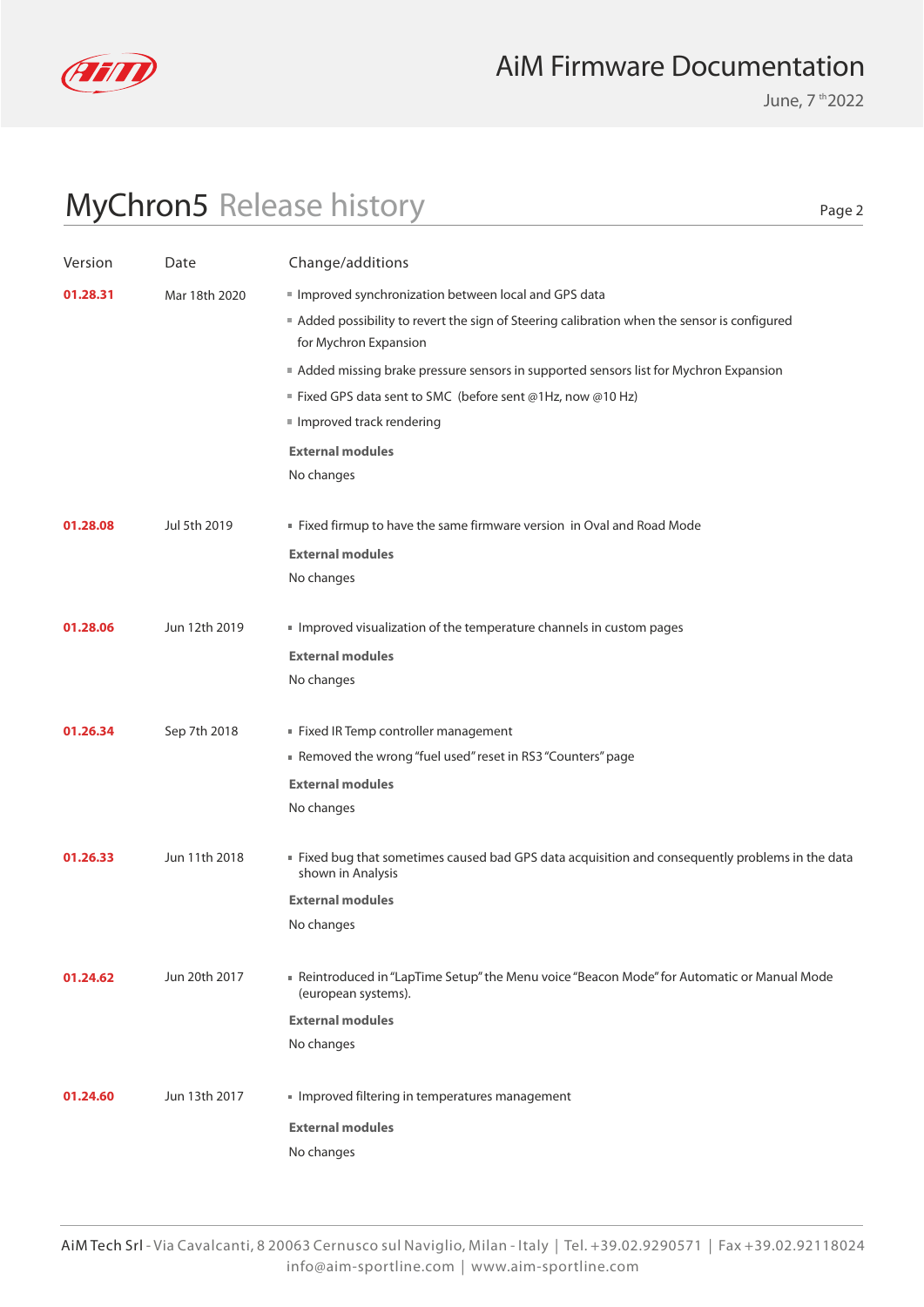

June, 7 th 2022

# MyChron5 Release history

Page 3

| Version  | Date          | Change/additions                                                                                      |
|----------|---------------|-------------------------------------------------------------------------------------------------------|
| 01.24.40 | Apr 11th 2017 | Added oval track support                                                                              |
|          |               | " Fixed bug in the bottom right measure of a display custom page that sometimes was dirty             |
|          |               | Reinforced odometers management by RS3 that in some cases caused issue on M5 menu                     |
|          |               | <b>External modules</b>                                                                               |
|          |               | No changes                                                                                            |
|          |               |                                                                                                       |
| 01.22.99 | Jan 19th 2017 | • For M5 USA, reintroduced in data recall the histogram laps page only for road racing tests          |
|          |               | <b>External modules</b>                                                                               |
|          |               | No changes                                                                                            |
|          |               |                                                                                                       |
| 01.22.98 | Dec 22nd 2016 | Added IR Temperature Controller support                                                               |
|          |               | Added in custom page setup on the bottom right field the possibility to choose any measure available, |
|          |               | not the lap time measures only                                                                        |
|          |               | <b>External modules</b>                                                                               |
|          |               | <b>25.46</b> Lambda                                                                                   |
|          |               | ■ 48.18 MyChron Expansion/IR Temperature Controller: added IR Temperature Controller support          |
|          |               |                                                                                                       |
| 01.22.94 | Dec 5th 2016  | ■ No changes                                                                                          |
|          |               | <b>External modules</b>                                                                               |
|          |               | ■ 25.46 Lambda: Fixed bug that caused shifted lambda samples                                          |
|          |               | 48.15 MyChron Expansion                                                                               |
|          |               |                                                                                                       |
| 01.22.92 | Nov 29th 2016 | ■ Fixed bug which prevented editing of Wi-Fi and User parameters from RS3                             |
|          |               | ■ Minor improvements                                                                                  |
|          |               |                                                                                                       |
| 01.22.86 | Nov 15th 2016 | Added IRM CAN LAP support                                                                             |
|          |               |                                                                                                       |
| 01.22.84 | Oct 13th 2016 | ■ Fixed bug in GPS lap management that in some cases caused loss of laps detected                     |
|          |               | Fixed bug on Lambda value to SmartyCam HD                                                             |
|          |               |                                                                                                       |
| 01.22.70 | Sep 8th 2016  | Improved display management in case of strong electro-magnetical noise                                |
|          |               | Improved analogic channels acquisition for Mychron Expansion                                          |
|          |               | Fixed conversion of TEXENSE INKFL 0-150°C sensor for Mychron Expansion                                |
|          |               |                                                                                                       |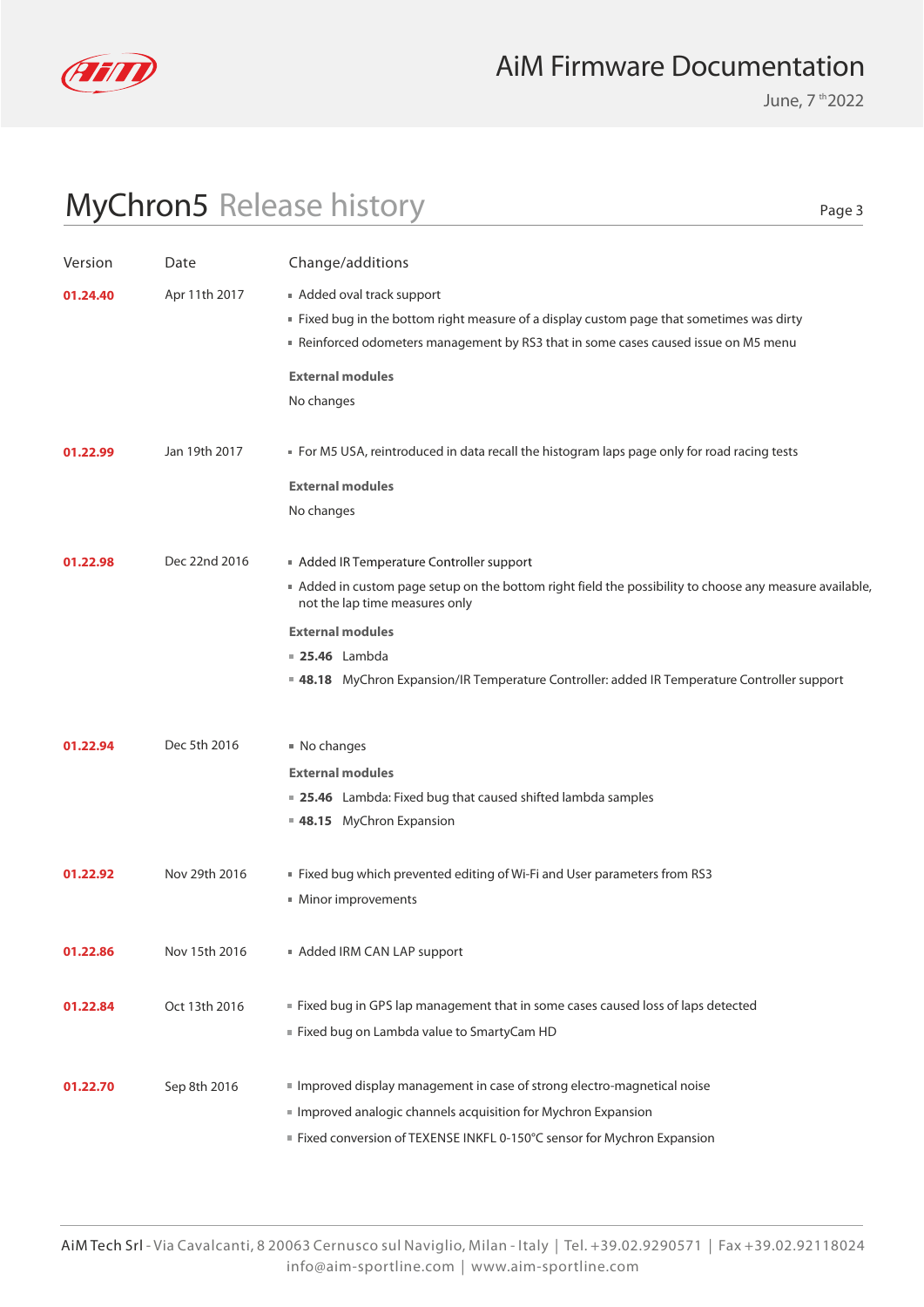

June, 7 th 2022

Page 4

# MyChron5 Release history

| Version  | Date          | Change/additions                                                                                                                                                        |
|----------|---------------|-------------------------------------------------------------------------------------------------------------------------------------------------------------------------|
| 01.22.60 | Jul 25th 2016 | Fixed: speed and gear in SC measures                                                                                                                                    |
|          |               | ■ Fixed: Wi-Fi troubles with TP-link routers                                                                                                                            |
|          |               | Minor bugfixes and improvements                                                                                                                                         |
|          |               |                                                                                                                                                                         |
| 01.22.54 | Jul 15th 2016 | Fixed an issue in version 01.22.52 only: time and date update may not work                                                                                              |
|          |               |                                                                                                                                                                         |
| 01.22.52 | Jul 12th 2016 | ■ Fixed predictive and +/-Best time display visualization                                                                                                               |
|          |               | Fixed Led Bar OFF mode                                                                                                                                                  |
|          |               | Japanese language update                                                                                                                                                |
|          |               | Minor bugfixes and improvements                                                                                                                                         |
|          |               |                                                                                                                                                                         |
| 01.22.44 | Jun 17th 2016 | The default pages can now show the external temperatures if the internal ones are not connected                                                                         |
|          |               | Increased min voltage gap in expansion sensors calibration<br>Improved menu for Mychron Expansion sensors setup                                                         |
|          |               |                                                                                                                                                                         |
|          |               | Improved GPS lap generation in case of finish line is too close to another part of the track                                                                            |
|          |               | Added GPS info to SmartyCam (satellites status, date and time)                                                                                                          |
|          |               | Added Japanese language support                                                                                                                                         |
| 01.21.10 | May 30th 2016 | ■ Fixed minor issue in applying shiftlight configuration                                                                                                                |
|          |               | ■ Fixed display issue visible only in RPM_FACTOR X2                                                                                                                     |
|          |               | Fixed issue in GPS data time stamping that in some cases caused loss GPS data in RS2 Analysis                                                                           |
|          |               | Other minor improvements and bugfixes                                                                                                                                   |
|          |               |                                                                                                                                                                         |
| 01.21.07 | May 3rd 2016  | ■ Fixed bug on Mychron Expansion contactless sensors calibration that in some cases was very difficult                                                                  |
|          |               | Eixed bug on temperatures visualization in custom pages                                                                                                                 |
|          |               | ■ Changed name of Mychron Expansion generic 0-100% potentiometer sensor that caused<br>incompatibility with mathematical channels functionality in Race Studio Analysis |
|          |               | Added translation in language for some menu voices                                                                                                                      |
|          |               | Improved Wi-Fi communication                                                                                                                                            |
|          |               |                                                                                                                                                                         |
| 01.21.04 | Apr 21st 2016 | ■ Fixed bug in unit measure conversion for temperatures showed on the dash                                                                                              |